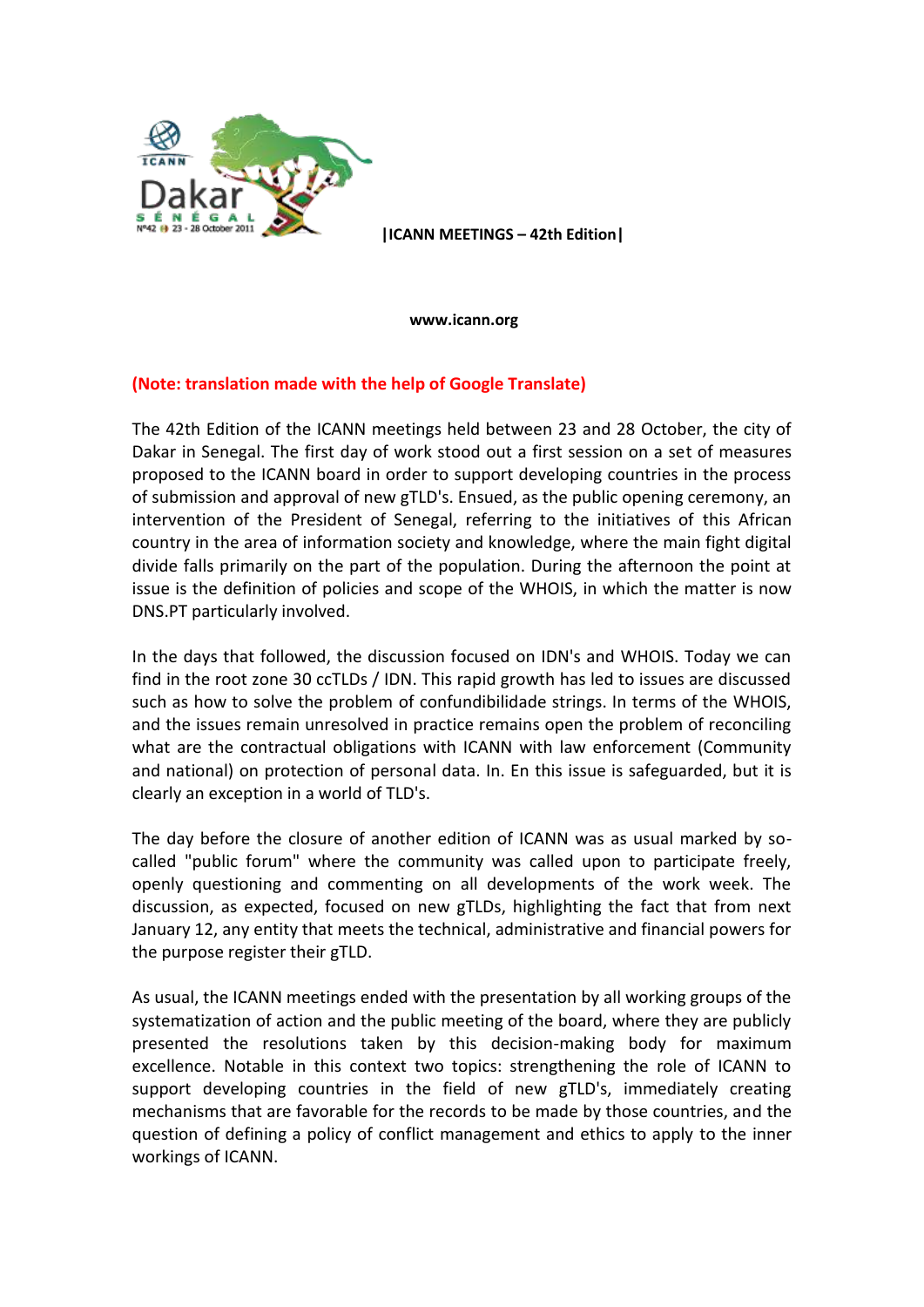We now give special focus to a set of points whose relevance may have an impact with regard to the operation of the ccTLD .pt:

## **IDN'S - Internationalized Country Code**

Following the meeting in Mexico City and later the Sydney meeting was set up independent working group to discuss matters related to IDN's. This group included experts in the Internet, but especially in the field of linguistics. It was the beginning of 2009, and the conclusions were to not proceed with variants of TLD's, referring to this possibility when they were filled the precise terms and conditions for each of the offices where there is interest. The call's IDN ccTLD Fast Track Process was then launched with the aim of countries and territories allow the use of non-Latin characters in their domain names. In May 2010, 21 countries representing 11 languages had already led to ICANN's IDN applications for their own TLDs. This was an historical day for the Internet world, since it meant the opening of a way for those that had not used the Internet because the content support areas not accessible in their alphabet. Egypt (. امارات ) Saudi Arabia (. مصر ) Saudi Arabia (. امارات ) and Russia (. Po) shaped the early history of IDN's, to whom much has been followed.

This matter has continued to be discussed, and is assumed to be a work in progress. In this edition of ICANN are being examined reports produced based on six case studies relating to languages with non-Latin characters, for example: Arabic, Greek, Chinese and Cyrillic. All these works are unanimous on the impact of IDN's end user and security and stability of the DNS, understand that issues are concerned, in the case of Arabic, the bi-directionality of the script where the letters are written from right to the left and the numbers just the opposite.

Making a brief point of situation, the last country to do his "string" Malaysia was approved. There currently are 29 countries / territories that have successfully passed this same stage. Today we can find in the root zone 30 ccTLDs / IDN. This rapid growth has led to issues are discussed such as how to solve the problem of confundibilidade strings. In the immediate future are adopted two criteria, one hand is ugly an analysis of whether the records in question call into question the stability and security of the DNS, then cause some confusion with CTLD's that already exist or are in the seed stage, this task has, however, been subject to several criticisms especially from countries that have seen their string may be refused.

More information: [http://www.icann.org/en/topics/idn/fast-track/.](http://www.icann.org/en/topics/idn/fast-track/)

## **New gTLD's** - <http://newgtlds.icann.org/>

The general rules for access and registration of new gTLD's (generic Top LevelDomain) as well as their program was approved last June. From 12 January 2012 any person who meets the technical and administrative conditions for the effect can register a gTLD. This ends the first round on April 12, estimating the entry of at least 500 applications. Right now a major concern to thhis level focuses on the figure created by ICANN to support developing countries in the submission process for new gTLD's, we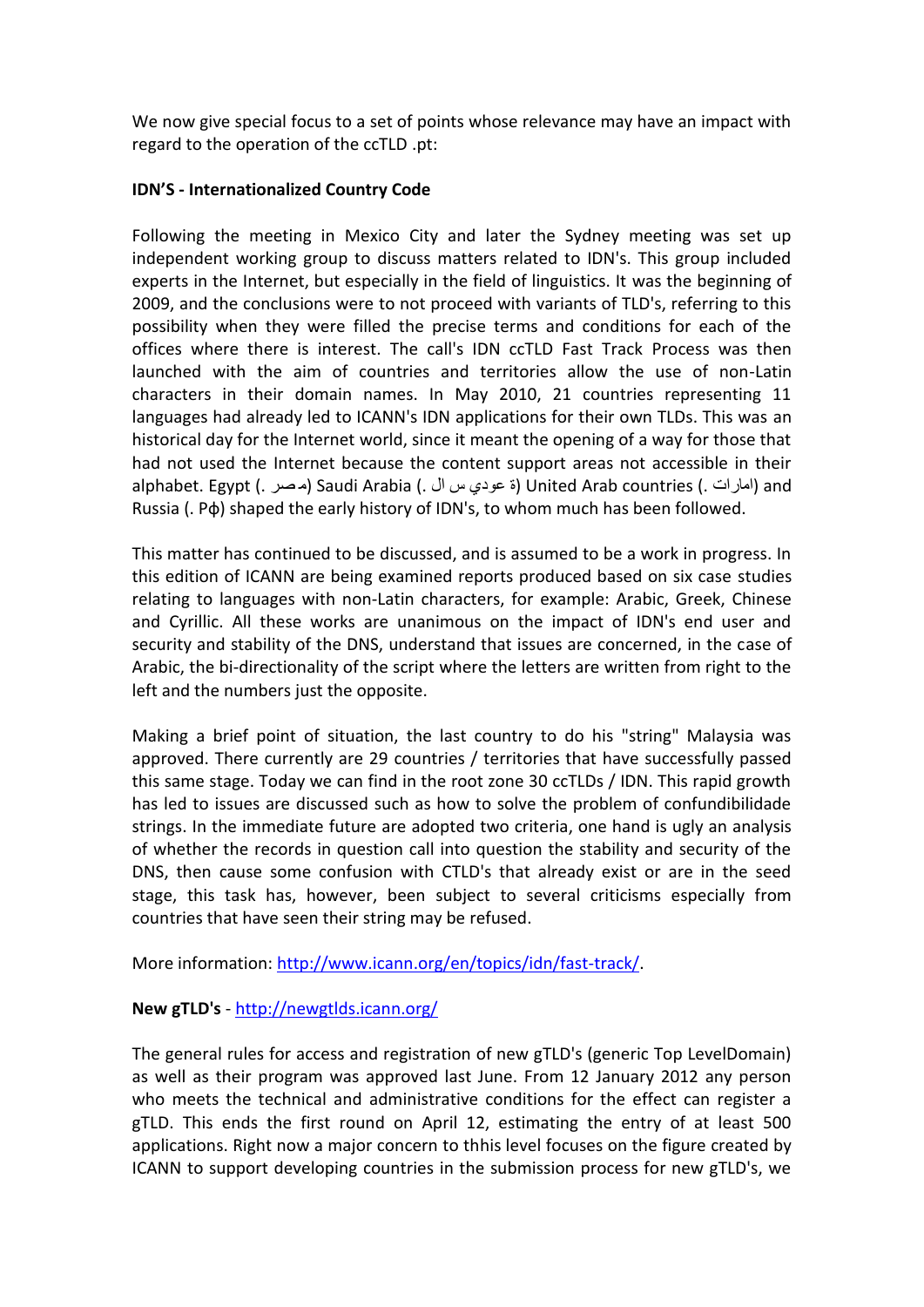refer to the supported new gTLD's. By the next day on December 16 will be in a public discussion document to be submitted later to the ICANN board containing a set of principles that should be applied in this context. It is here particularly focus on measures such as reducing the fee of  $\frac{2}{3}$  185 000 to  $\frac{2}{3}$  47 000, which is an associate most beneficial timing of payments (deferment of payment for more advanced stage of assessment), the creation of a foundation aimed at manage funds allocated to the implementation and promotion of new gTLD's in the geographic space of the countries concerned; administrative support in preparing the application, translation of documents, etc.; technical support in the implementation of DNSSEC and IPv6. It should be noted however that ICANN does not support the creation of gTLD's that match the names of government institutions, the geographic names or to call dotbrand (overlapping records with trademarks). There will also be particularly careful about the nature of entities that may submit their applications, which fall on an analysis of financial viability and credibility in the country. Note finally, that ICANN has set clear how this type of evaluation will be carried out, stressing the need for neutrality and impartiality on the part of any evaluators. Moreover, in force since 2009 is called the political conflicts of interest and ethics applied to organic ICANN. In this edition the GAC stressed the need for this policy be revised, or simply applied with absolute rigor, especially now that is approaching a period where pressures are likely to be of a different decision-makers together with ICANN.

This meeting was attended by a large number of representatives of countries that will be of special assistance under the program launch of the new gTLD's, it is mostly of African countries that, in general, showed little knowledge about the program and also therefore, proved to have many doubts and fears especially in the protection of geographical names. For this reason, in addition to support now that ICANN said it was preparing a road show by several countries for the proper dissemination of new gTLD's. However, last October 23 was made available online at: <http://newgtlds.icann.org/applicants/tas/demo> an interactive application with the aim of facilitating and making known the procedures associated with the process of submitting applications.

Associated with the new gTLD Program's always been a concern to protect the trademarks, this issue goes back to March 2011. The mechanism designed to cope with the strong likelihood of third party marks are appropriate under the registry of the new gTLDs was the creation of so-called trade mark clearing house. In practice it is a computing platform that will accept, validate and authenticate the brands that are deposited there by their respective owners. This system, established as a true database will immediately establish itself as an important source of information in the sunrise period for new gTLDs. What will happen is that there is an intersection of data that may prevent a mark deposited in a gTLD TMCH be reproduced without the knowledge and possible authorization from the owner. We left here some final notes on this subject: the brand will only be in TMCH if deposited by the licensee; the TMCH does not constitute, nor constitute, per se, any right, going into production platform provides support only for 4. quarter of 2012.